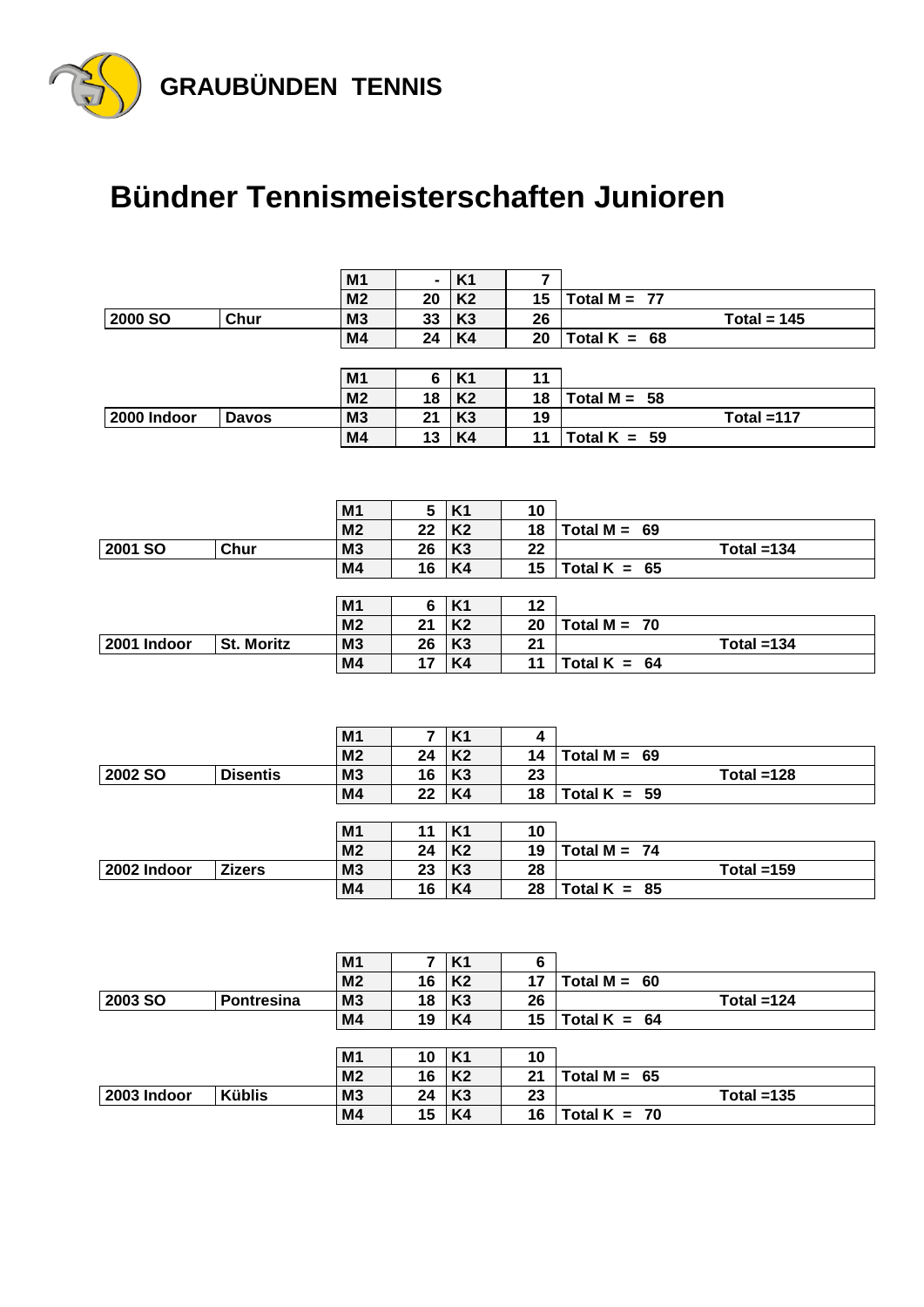

|                |              | M <sub>1</sub> | 5  | K <sub>1</sub> | 13 |                |  |
|----------------|--------------|----------------|----|----------------|----|----------------|--|
|                |              | M <sub>2</sub> | 14 | K <sub>2</sub> | 19 | Total $M = 79$ |  |
| <b>2004 SO</b> | <b>Davos</b> | M <sub>3</sub> | 27 | K <sub>3</sub> | 19 | Total $=145$   |  |
|                |              | M4             | 20 | K4             | 28 | Total $K = 66$ |  |
|                |              |                |    |                |    |                |  |
|                |              | M <sub>1</sub> | 8  | <b>K1</b>      | 10 |                |  |
|                |              | M <sub>2</sub> | 20 | K <sub>2</sub> | 15 | Total $M = 69$ |  |
| 2004 Indoor    | <b>Davos</b> | M <sub>3</sub> | 23 | K <sub>3</sub> | 17 | Total $=128$   |  |
|                |              | M4             | 18 | K4             | 17 | Total $K = 59$ |  |

|             |                   | M <sub>1</sub> | 5  | <b>K1</b>      | 13 |                |
|-------------|-------------------|----------------|----|----------------|----|----------------|
|             |                   | M <sub>2</sub> | 12 | K <sub>2</sub> | 22 | Total $M = 59$ |
| 2005 SO     | Chur              | M <sub>3</sub> | 27 | K <sub>3</sub> | 27 | Total $=150$   |
|             |                   | M4             | 15 | K4             | 29 | Total $K = 91$ |
|             |                   |                |    |                |    |                |
|             |                   | M <sub>1</sub> | 6  | <b>K1</b>      | 14 |                |
|             |                   | M <sub>2</sub> | 16 | K <sub>2</sub> | 20 | Total $M = 58$ |
| 2005 Indoor | <b>St. Moritz</b> | M <sub>3</sub> | 29 | K <sub>3</sub> | 18 | Total $=120$   |
|             |                   | M4             |    | K4             | 10 | Total $K = 62$ |

|                |                 | M <sub>1</sub> | 6  | K <sub>1</sub> | 8  |                |  |
|----------------|-----------------|----------------|----|----------------|----|----------------|--|
|                |                 | M <sub>2</sub> | 16 | K <sub>2</sub> | 15 | Total $M = 50$ |  |
| <b>2006 SO</b> | <b>Disentis</b> | M <sub>3</sub> | 17 | K <sub>3</sub> | 21 | Total $=118$   |  |
|                |                 | M4             | 11 | K4             | 24 | Total $K = 68$ |  |
|                |                 |                |    |                |    |                |  |
|                |                 | M <sub>1</sub> | 5  | <b>K1</b>      | 16 |                |  |
|                |                 | M <sub>2</sub> | 16 | K <sub>2</sub> | 17 | Total $M = 44$ |  |
| 2006 Indoor    | <b>Zizers</b>   | M <sub>3</sub> | 20 | K <sub>3</sub> | 14 | Total $=107$   |  |
|                |                 | M4             | 3  | K4             | 16 | Total $K = 63$ |  |

|               | M <sub>1</sub> | 3  | K1             | 8  |                |
|---------------|----------------|----|----------------|----|----------------|
|               | M <sub>2</sub> | 17 | K <sub>2</sub> | 12 | Total $M = 48$ |
| Chur          | M <sub>3</sub> | 13 | K <sub>3</sub> | 26 | Total $=122$   |
|               | M4             | 15 | K4             | 28 | Total $K = 74$ |
|               |                |    |                |    |                |
|               | M <sub>1</sub> | 6  | K1             | 9  |                |
|               | M <sub>2</sub> | 19 | K <sub>2</sub> | 12 | Total $M = 41$ |
| <b>Küblis</b> | M <sub>3</sub> | 11 | K <sub>3</sub> | 22 | Total $=101$   |
|               | M4             | 5  | K4             | 17 | Total $K = 60$ |
|               |                |    |                |    |                |